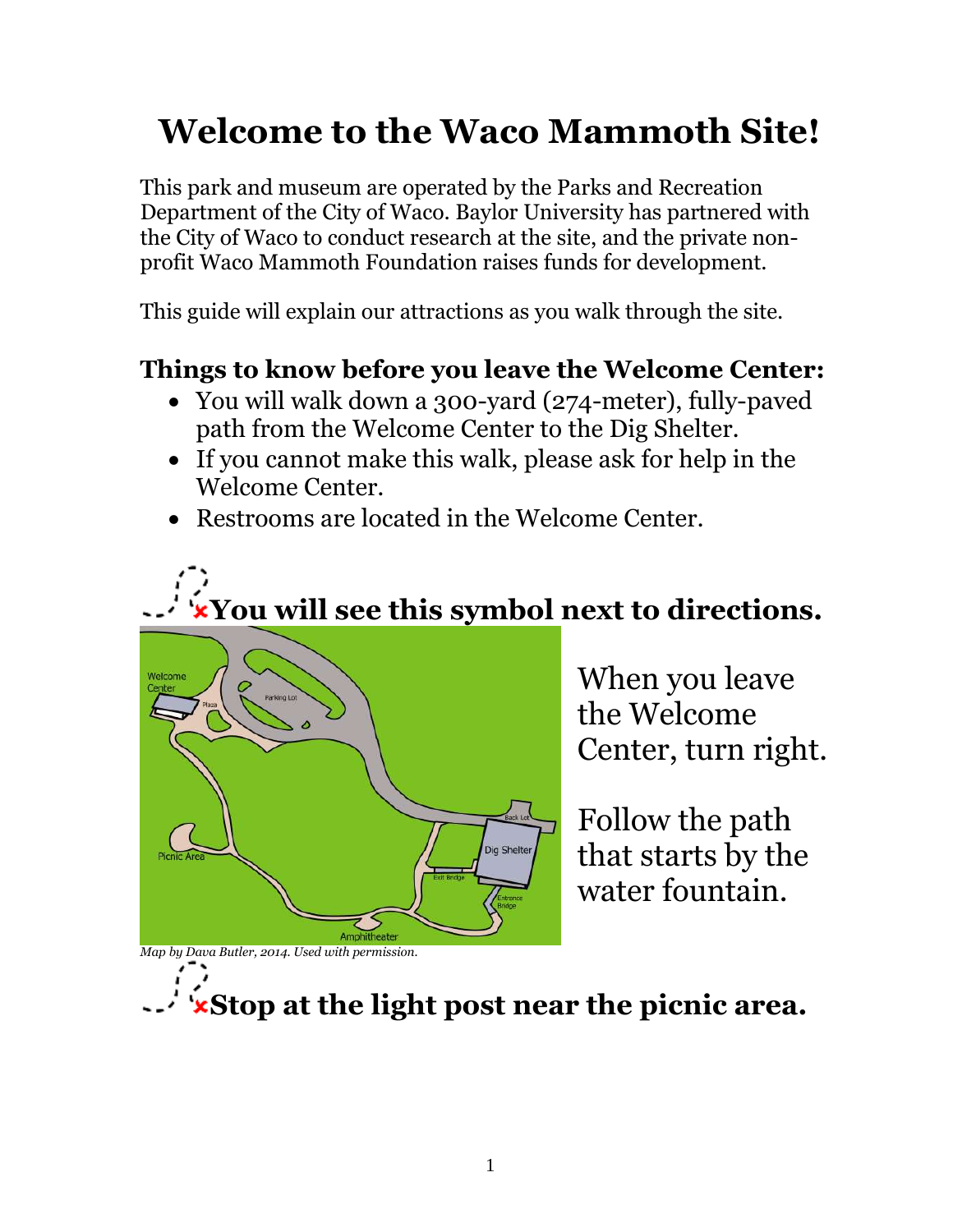**All of the fossils you will see today are from the Pleistocene Epoch, often called the Ice Age. The Ice Age started 2.5 million years ago and ended just 10,000 years ago.**



Texas was warm during the Ice Age, reaching 90°F (32°C) during the summer. It wasn't wooded like it is today. Instead, Central Texas was savanna open grassland.

Trees like this large live oak would only be found near the banks of rivers.

*Photo by Dava Butler, 2014. Used with permission.*

#### **This map shows what Waco looked like before the Lake Waco dam was built.**

Two rivers meet in Waco, the Bosque and the Brazos. This site is between the two rivers. It also had a seasonal creek or tributary during the



Ice Age. *U.S. Army map of Waco, 1857. Site location added by Dava Butler. War of the Rebellion Collection. Baylor University Digital Collection. Used with permission.*

Summers were hot in Ice Age Texas, so this place between the rivers would have been a nice watering hole with shade trees.

Judging by how many fossils we have at the Waco Mammoth Site today, this area must have been very popular!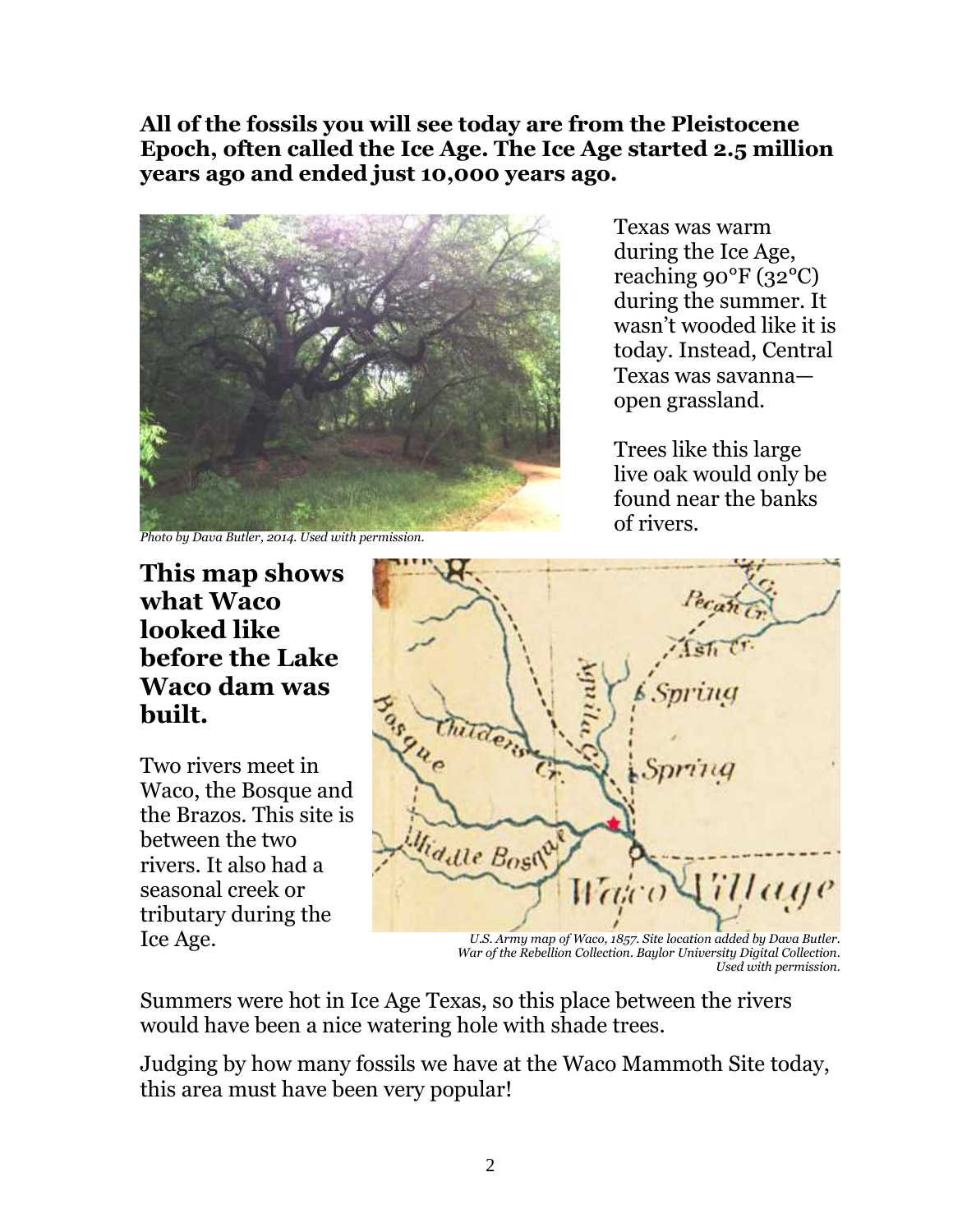

**Your next stop is a foot bridge. Walk down the trail, pass the amphitheater and keep walking straight until you come to the foot bridge.**

**Read about Ice Age wildlife on the way there.**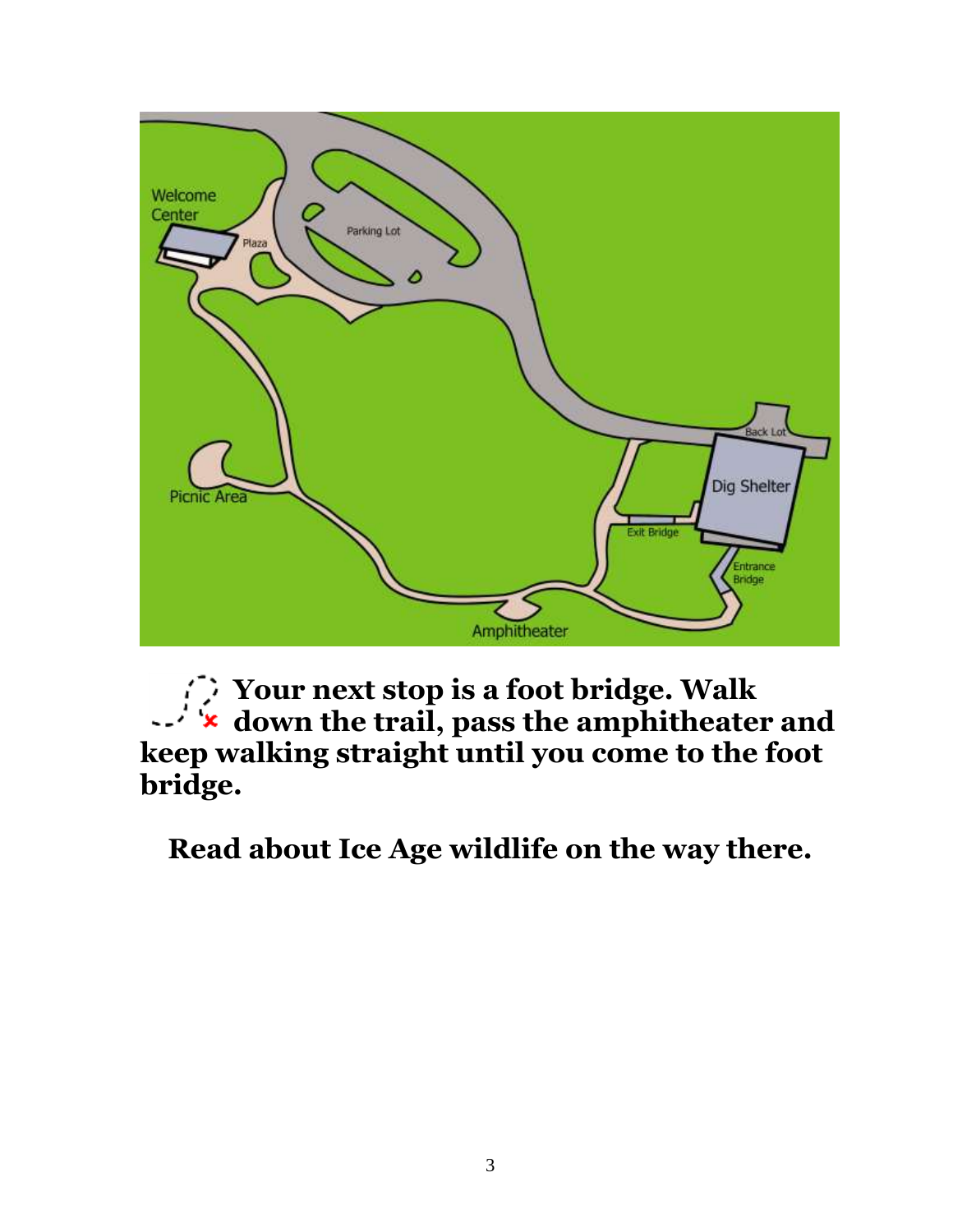#### **Many animals lived in Central Texas during the Ice Age.**

Most of the animals that live in Central Texas today lived here during the Ice Age. Rabbits, coyotes, deer, and other familiar animals have lived in Texas since the Ice Age. Larger animals, called megafauna, lived alongside them.



*Illustration by Karen Carr. Used with permission.*

Herds of grazers, or grasseating animals, migrated to these grasslands, including horses, Western camels, llamas, mammoths, bison, and whitetail deer.

Trees grew near rivers, and this is where browsers, or leaf-eating animals, lived. These included animals such as giant beavers and ground sloths. This Shasta ground sloth was about the size of a brown bear. The largest ground sloth, Megatherium, was 20 feet (6 m) long! *Illustration by Carl Buell.*



*Used with permission.*



*Illustration by Carl Buell. Used with permission.*

Predators followed these prey animals. One of the most famous is the Smilodon, or saber-tooth cat. This cat weighed 600 lb (272 kg) and had 6-inch (15 cm), blade-like fangs. Other predators lived in Texas, such as dire wolves and short-faced bears, as well as predators that still live here, such as coyotes, foxes, and bobcats.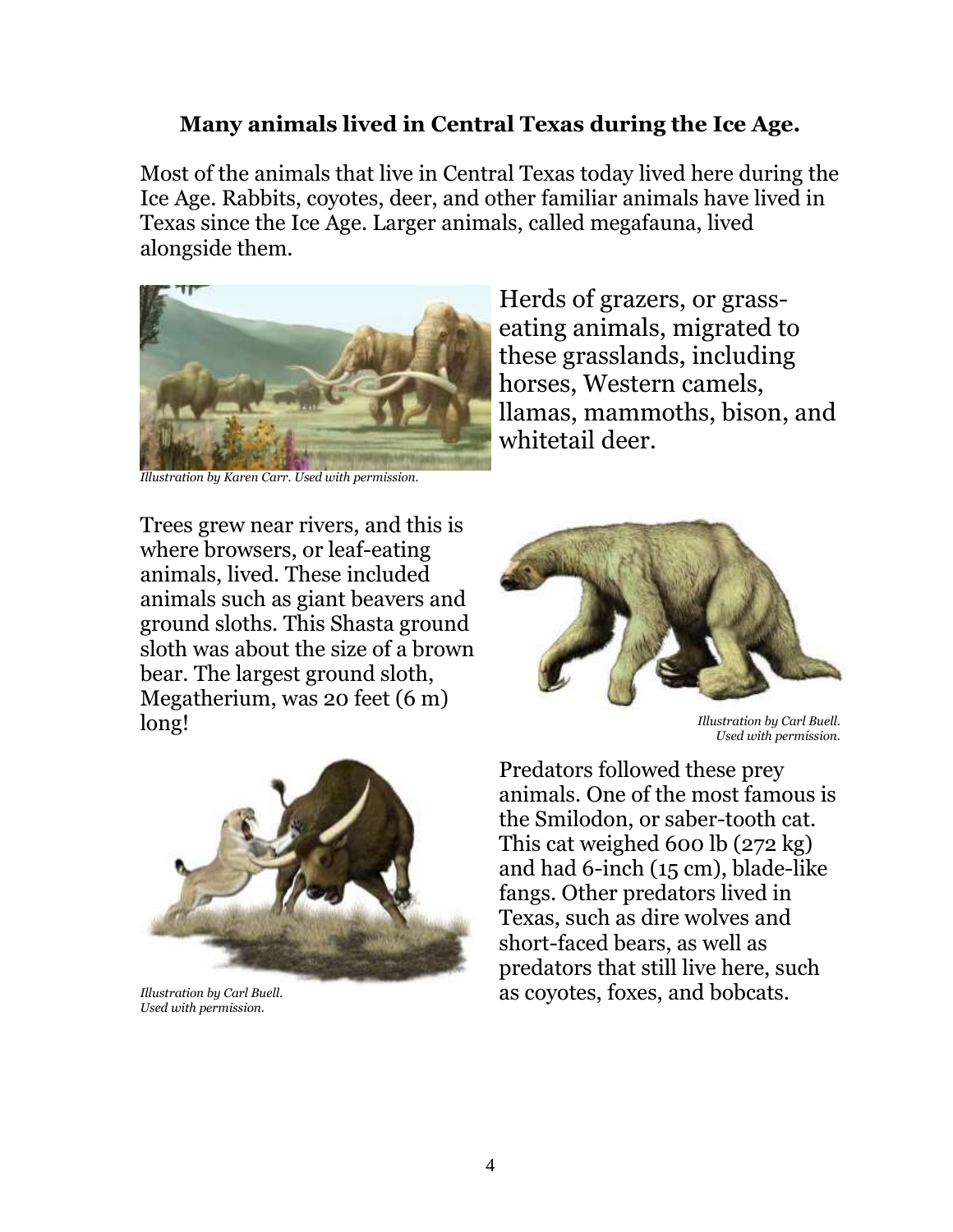**The largest of the animals that lived here during the Ice Age were the Columbian mammoths.**



Columbian mammoths were much larger than their woolly mammoth ―cousins.‖ A male woolly mammoth was about 10 ft (3 m) tall. A male Columbian mammoth was 14 ft (4.3 m) tall! These giants ate 300-700 lb (130- 300 kg) of grass and drank 50-75 gallons (190-280 l) of water every day.

Mammoths are not ancestors of modern elephants; they are their

*Illustration by Carl Buell. Used with permission.*

relatives. However, scientists think mammoths behaved much like elephants.

For example, evidence suggests female mammoths stayed together in a group, called a nursery herd. Each nursery herd had a matriarch, the oldest female of the group. This "grandmother" had the most experience migrating for food and defending against predators, so she led and protected the herd.

In contrast, male mammoths probably lived alone or in small groups called bachelor herds, which had 3-5 males. Males were chased out of their nursery herd around age 12 or 13, because they became more aggressive as they matured. Females would interact with males only during mating season.





*Photo by Dava Butler. Used with permission.*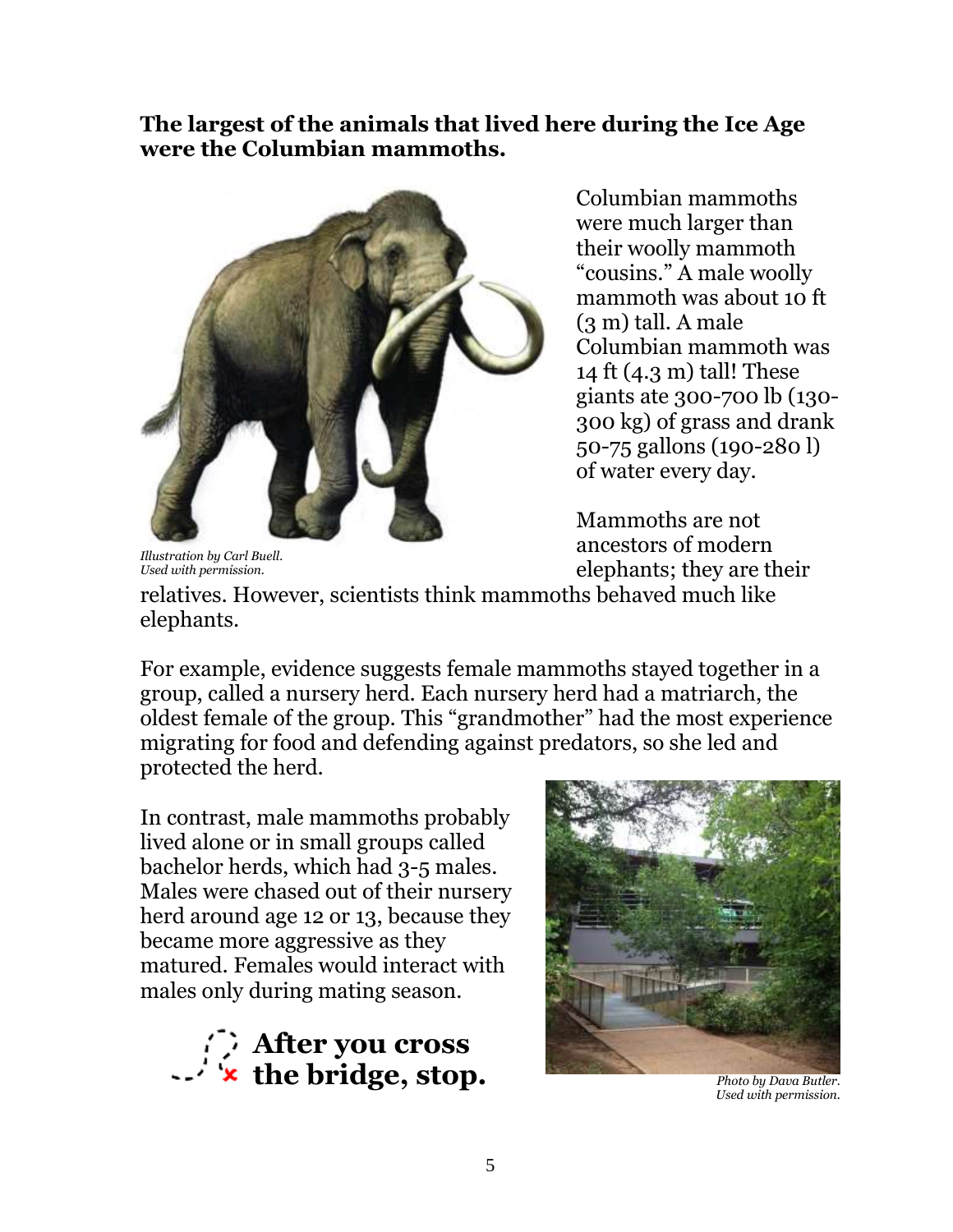## **This bridge crosses over the southern half of our excavation site.**

This area of Waco, called Steinbeck Bend, is wellknown for its fossils. Paleontologists at the University of Texas collected fossils here in the 1930's, and Wacoans continued to hunt for them here.



*The southern half of the excavation site today. Photo by Dava Butler, 2014. Used with permission.*

In 1978, two young men named Paul Barron and Eddie

Bufkin came to explore the creek that runs here, hoping to find some of these fossils, or possibly some arrowheads. They found a very large bone near the embankment you see by the bridge.



*The southern half of the site, before bones were removed. Photo by Nick Cirincione, 1990. Used with permission.*

They didn't know what the bone was, so they took it to the Strecker Museum at Baylor University. There, David Lintz identified the fossil as a mammoth leg bone. Lintz came to this spot to see where it was found, and he saw it was full of

fossils. Excavation began in the summer of 1978, continuing until 1980. Digging resumed under the direction of Calvin Smith in 1984, lasting until 2001.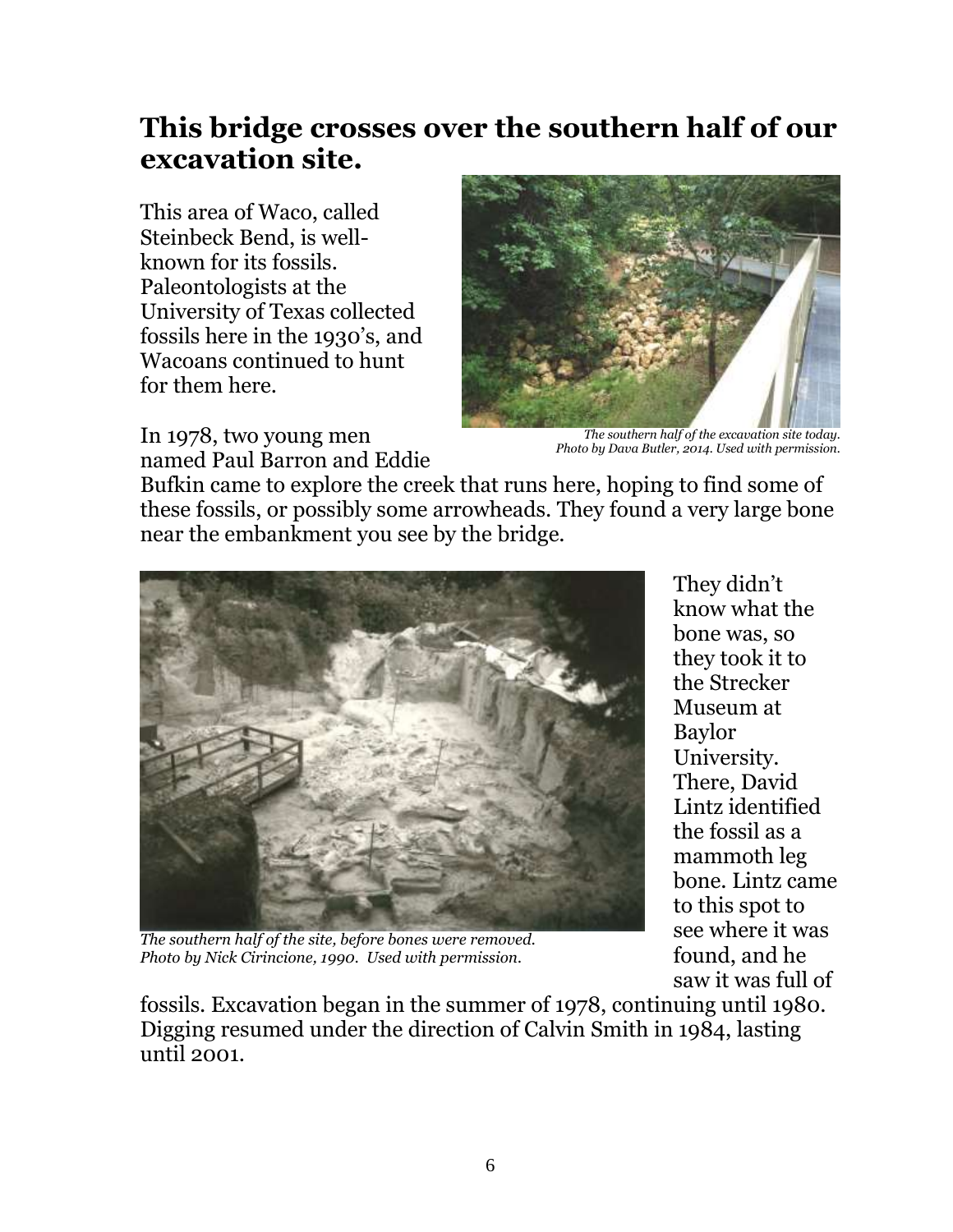

*Ralph Vinson and volunteers survey the nursery herd. Photo by Nick Cirincione, 1990. Used with permission.*

Researchers have uncovered 23 mammoths here so far! Our mammoths are in two groups—an upper group of 4, and a group of 19 buried deeper. The lower group was all adult females and young calves, a nursery herd.

#### **The Waco Mammoth Site herd is the only known nursery herd of Columbian mammoths in the world. Since its discovery in 1978, herds of woolly mammoths have been found in Russia and Serbia.**

Current research suggests the nursery herd died in a flash flood or mudslide, becoming trapped in thick, clay mud. This area was a popular watering hole during the Ice Age, but it sits between two rivers. When these rivers flooded, this area became a trap. Scientists have found evidence of multiple flash floods and mudslides at this site, trapping several groups of animals over time.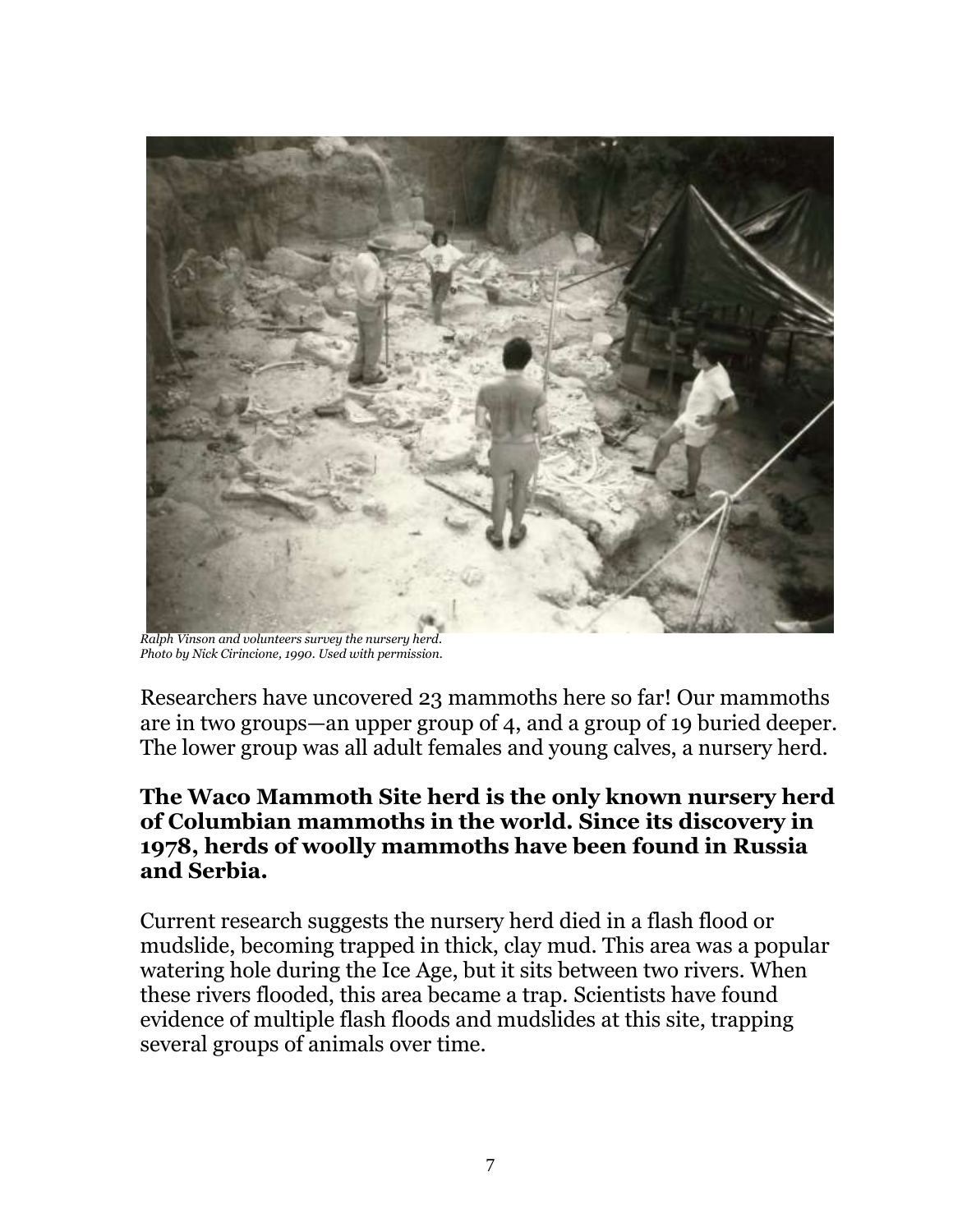Some mysteries about our herd still exist. Some researchers think the adults were in a circle around the calves, a defensive position modern elephants use. Others say the Waco mammoths were washed in with the flood water, settling at the edges of a round embankment.



*The adult female with a calf in her tusks. Photo by Nick Cirincione, 1990. Used with permission.*

Another mystery is that one of the females had a calf in her tusks. This may be evidence of her attempt to rescue the calf, as a mother elephant would do. It may also be that the two bodies were pushed into each other during the event.



*Fossils being prepared for removal. Photo by Nick Cirincione, 1990. Used with permission.*

Faculty and students at Baylor University continue to study this site and may someday get a better idea of what happened.

This site was under a tent for many years, and it had a few problems. One was flooding. Every rainstorm caused fossils to wash out. While most of these

fossils were found, information about them was lost. Another problem was theft. For these reasons, most of the fossils were wrapped in plaster and removed in 1990. These fossils are in storage at Baylor University.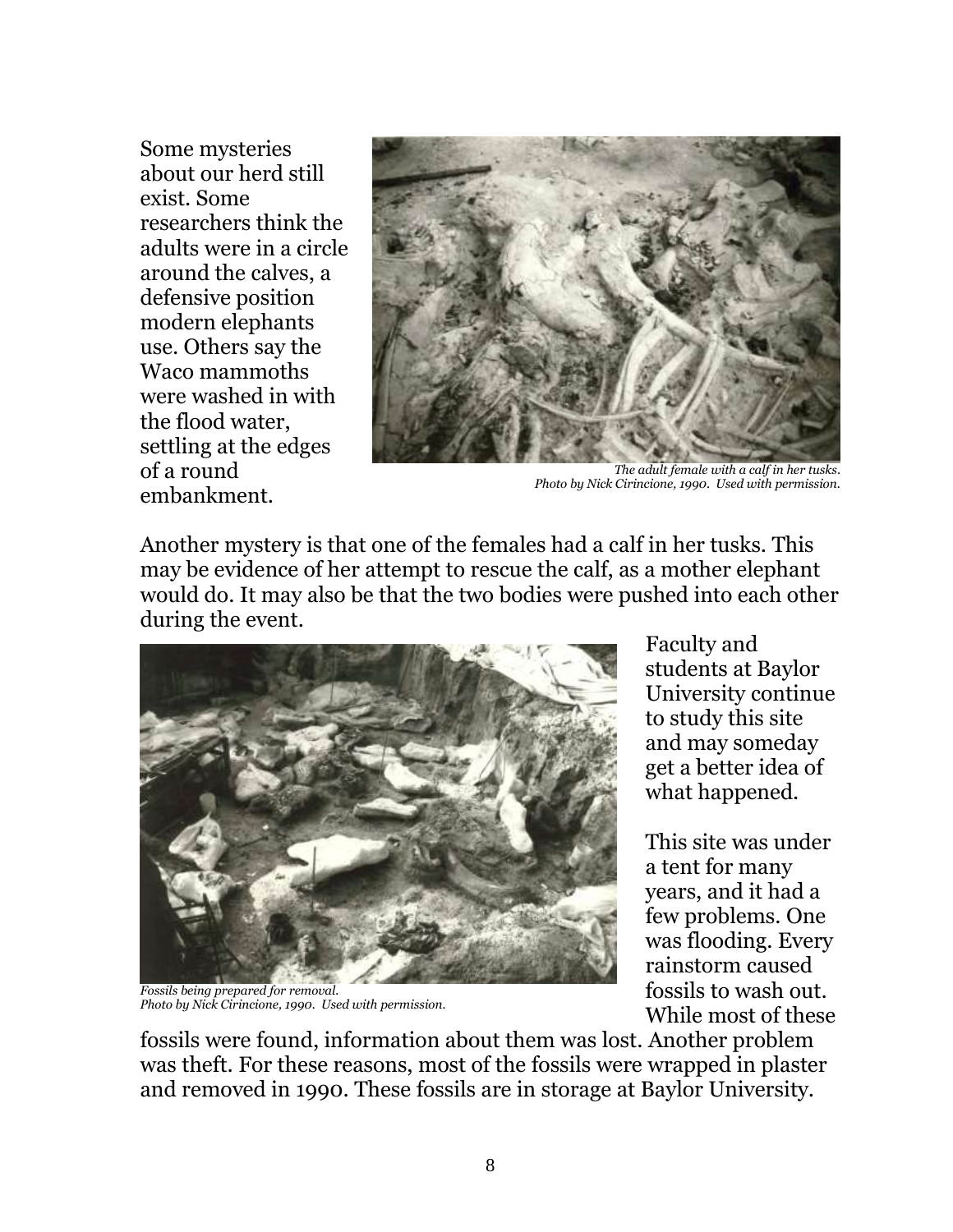

**This building protects the northern half of the excavation site by keeping a steady temperature and humidity year-round.**

# Help us protect the fossils!

- Leave food and drinks outside.
- Throw away gum, candy, and tobacco.
- Leave wet umbrellas and raincoats outside.
- Secure your hats and sunglasses.

**Photography is allowed.**

**Your first stop in the building is the mural to the right of the doors.**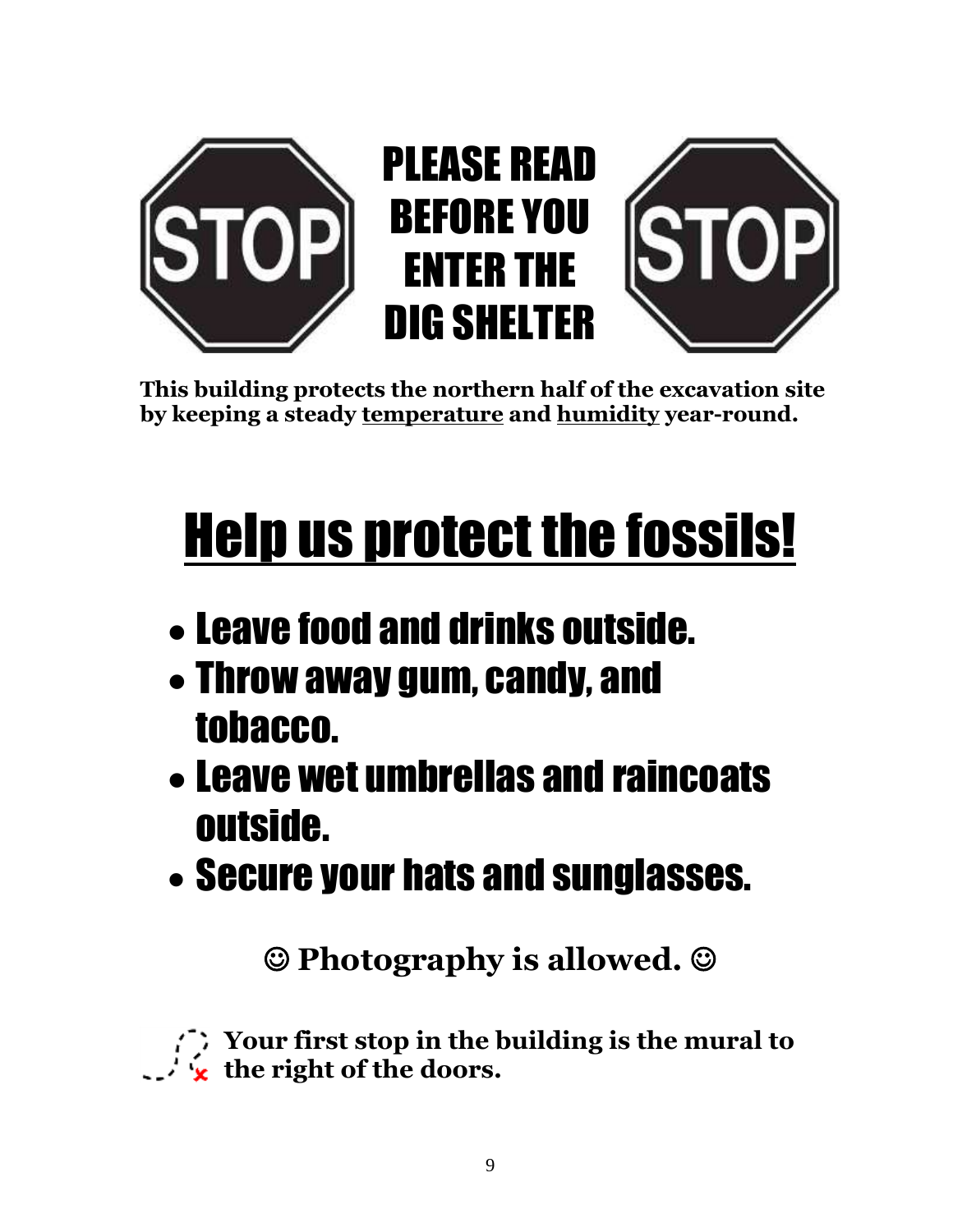

*Mural painted by Lee Jamison.*

#### **This is a life-size mural of Mammoth Q, an adult male.**



*Photo by Jean Fioca.*

A. Asian elephants are the Columbian mammoth's closest living relative. This female would stand up to Mammoth Q's chin.



*Used with permission. Illustration by Carl Buell. Used with permission.*

B. The woolly mammoth, also closely related to the Columbian mammoth, was just slightly larger than an Asian elephant.



*Used with permission.*

C. African elephants are taller than woolly mammoths were. This female would be almost at Mammoth Q's cheekbone.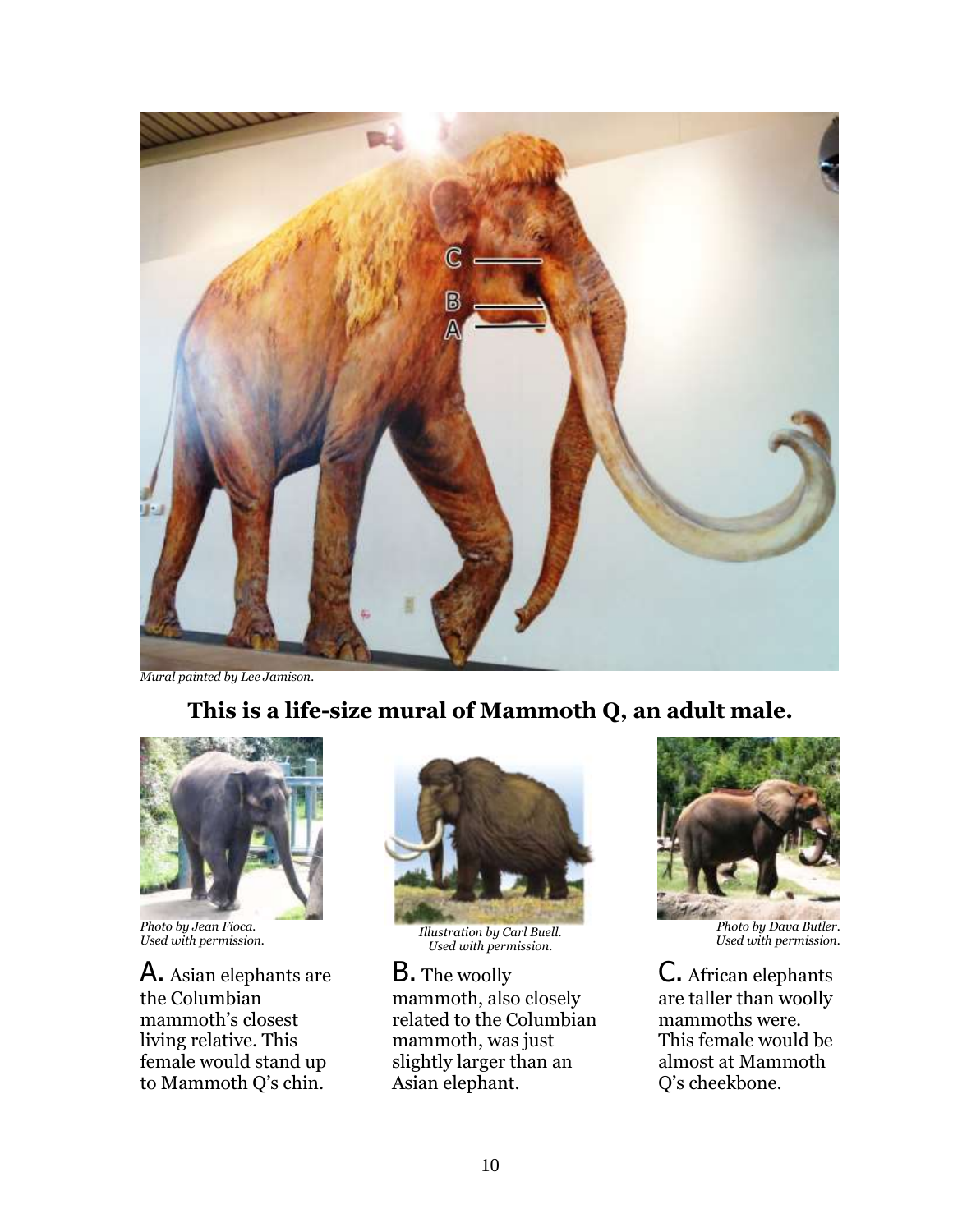#### **Scientists do not know yet how much hair the Columbian mammoth had, nor do they know what color they were.**

Several frozen woolly mammoth bodies with intact hair have been found in Siberia. Woolly mammoths ranged in color from blonde to brown to red. Red seems to have been the most common color for woolly mammoths, so it is possible the same was true for Columbian mammoths. As for the amount of hair, scientists think Columbian mammoths had less hair than woolly mammoths, especially in warm areas like Texas. This mural shows Mammoth Q with a winter coat he is shedding.

#### **Scientists also do not know how large the ears were on a Columbian mammoth.**

Elephants use their ears to control their body temperature. African elephants, which live in hot climates, have very large ears. By holding their ears out, elephants can cool the blood flowing through their ears. In contrast, frozen woolly mammoth carcasses reveal they had tiny ears, not much larger than a human's ear. This prevented frostbite and the loss of body heat. Columbian mammoths lived in a moderate climate, so they may have had medium-sized ears, like an Asian elephant.

#### **Mammoths probably used their tusks in the same way modern elephants do.**

Male and female Columbian mammoths both had tusks. A female's tusks would average 3-5 ft (0.9-1.5 m) in length, while a male's tusks would average 12-14 ft (3.6-4.2 m). The longest Columbian mammoth tusk on record was 16 ft (4.8 m) long and was found in Post, Texas, near Lubbock.

Tusks were used to defend against predators, move obstacles, and uproot trees to find groundwater. Males also probably used their tusks to compete with other males for the attention of females.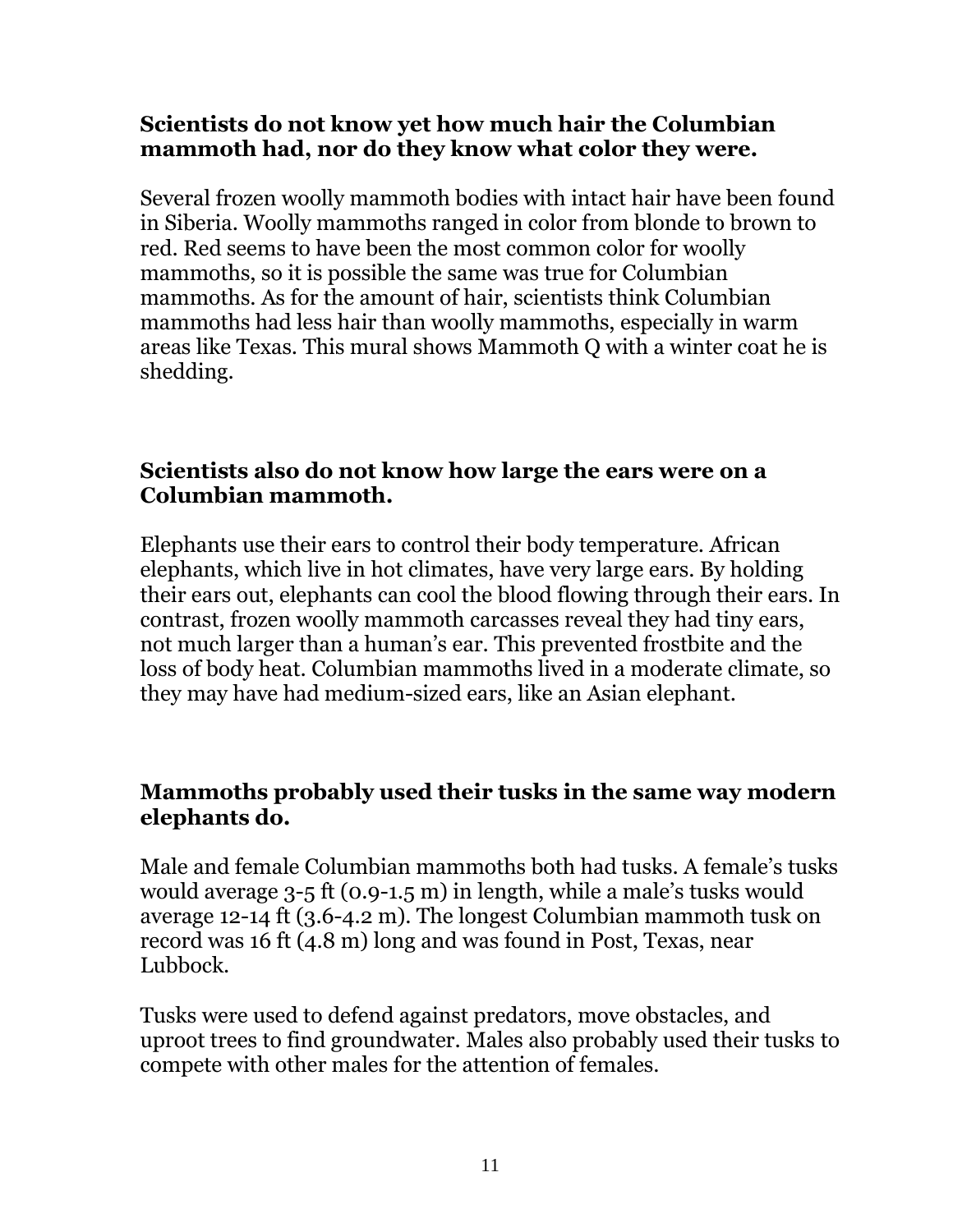

**Take a look around—this is an** *in-situ* **excavation site, which means the fossils have not been moved from where they were found. Standing by the mural of Mammoth Q, you are at the original ground level.**

*Strata diagram by Dava Butler, 2014. Used with permission.*

If you look at the soil, you may notice it has layers. Each layer, called a stratum, was left behind by a flood or mudslide. The layers build up over time, so the deeper a scientist digs, the older the fossils he or she finds.

Out of the many layers scientists uncovered here, three of them have produced fossils so far.

- 1. The lowest level has produced the Waco Mammoth Site's famous nursery herd, 19 mammoths so far. It also produced some other animals, which you'll see as you walk further into the building. According to test results from Baylor University, Southern Methodist University, and the University of Chicago, this event happened about 65,000 years ago.
- 2. The middle level has produced some mysterious fossils, very different from the other two levels, as you will soon see. This level has not been dated yet.
- 3. The upper level has produced 4 mammoths so far, including the Waco Mammoth Site's only adult male. Test results from Baylor University and the University of Chicago show this event occurred about 50,000 years ago.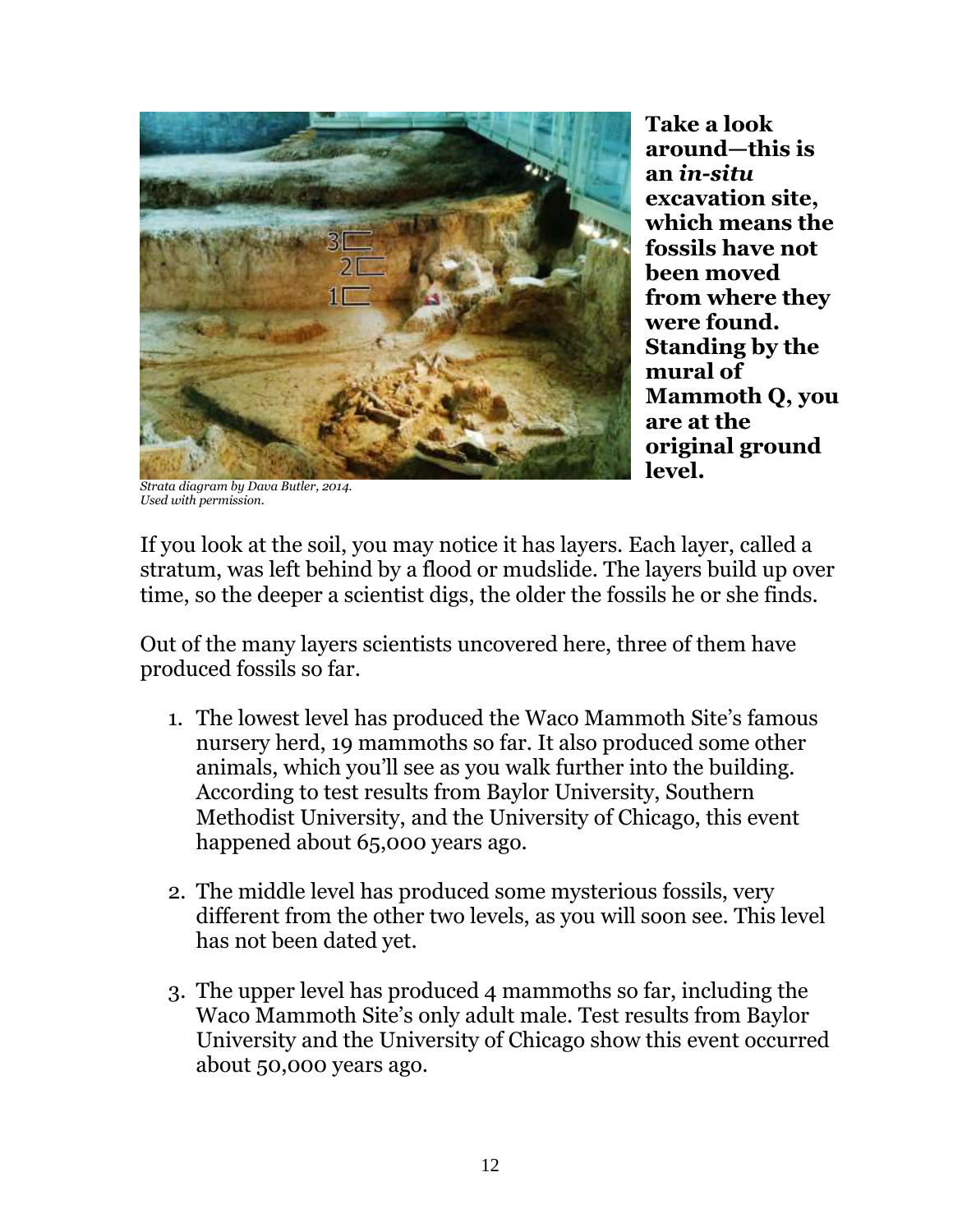

*Lower level diagram by Dava Butler, 2014. Used with permission.*

## **The lower level has many interesting details.**

**Mammoth S** was a young adult female. Only her jaws and teeth were found.

**Mammoth T** was an older calf. Because T had not yet reached puberty, scientists cannot tell if it was male or female. Mammoths S and T are part of the nursery herd.

The **channel** was dug by Baylor University staff because of the flooding problems the site had during excavation, when the site was covered by a tent. Water would flow over bones and carry them downstream. The channel prevented some of this damage from happening by directing water away from the bones.

The **column** is undisturbed soil that has been left in place. This shows a scientist which level he or she is excavating. It also can be used for future testing, because the soil is not contaminated. This column is called a "pedestal" or "witness column."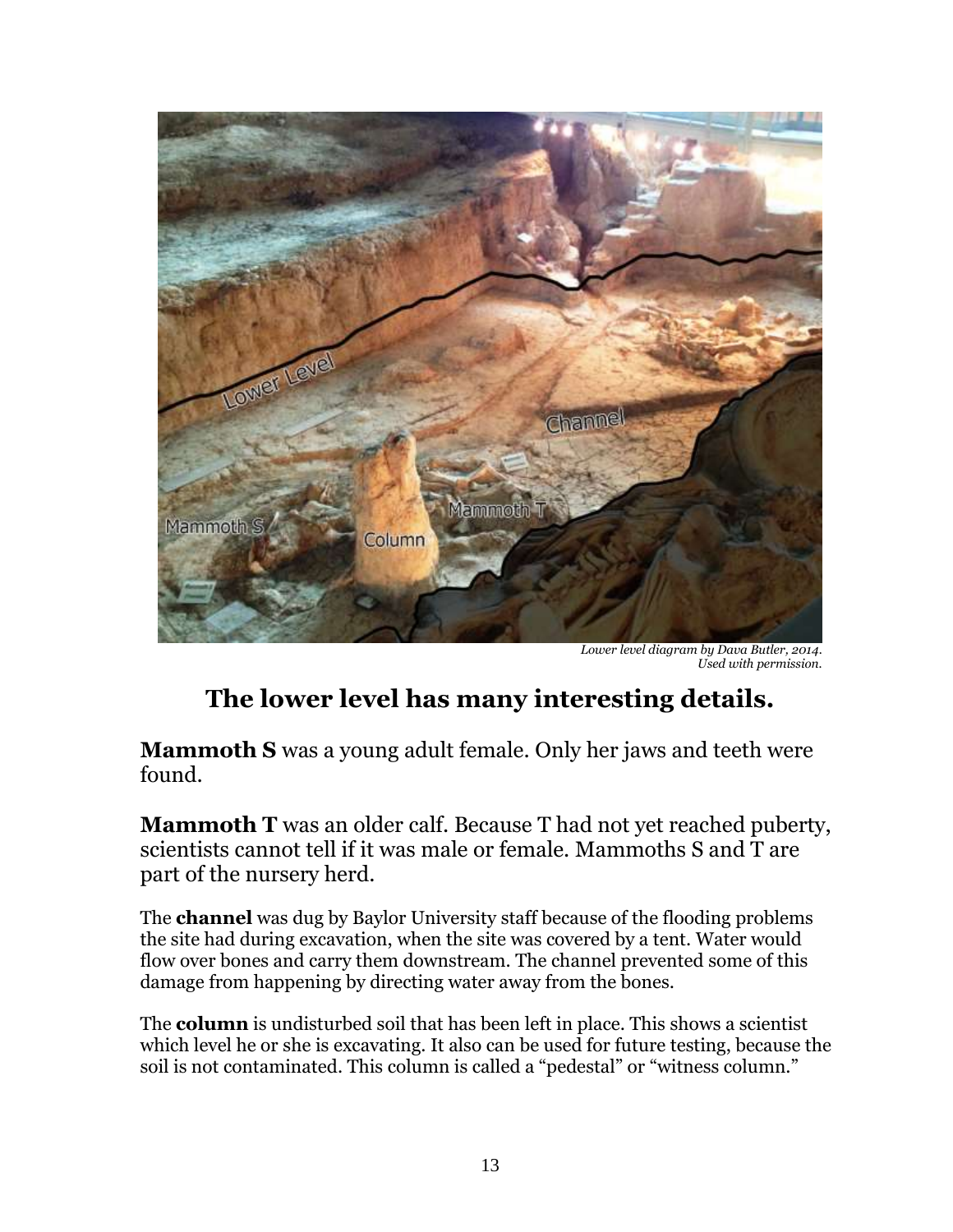

*Mammoth Q diagram by Dava Butler, 2014. Used with permission.*

## **This is Mammoth Q, an adult male.**

Q shows signs of sudden death. He is flat on his stomach, head raised, which suggests he was knocked down by force. There are no chew marks on the bones, and they were not pulled apart by scavengers. This means he was buried soon after death, if not immediately.

One of his ribs has a large lump where it had broken and was healing. Broken ribs are the most common injury seen in male mammoths, mastodons, and modern elephants. In modern elephants, males jab each other in the side with tusks, breaking ribs. This probably is the cause of broken ribs in mammoths and mastodons, as well. Q survived an attack, and his rib had been healing for about a year.

One of Q's teeth is visible inside his jaw. Mammoths were born with 4 teeth, which were replaced 5 times in their life for a total of 6 sets of teeth. Scientists can tell how old a mammoth was when it died by looking at the teeth. Q is on set 5, so he was about 45-years-old.

Q's tusks are 11 ft (3.3 m) long and are made of ivory. They fell out of place when the skull collapsed over time under the weight of the soil.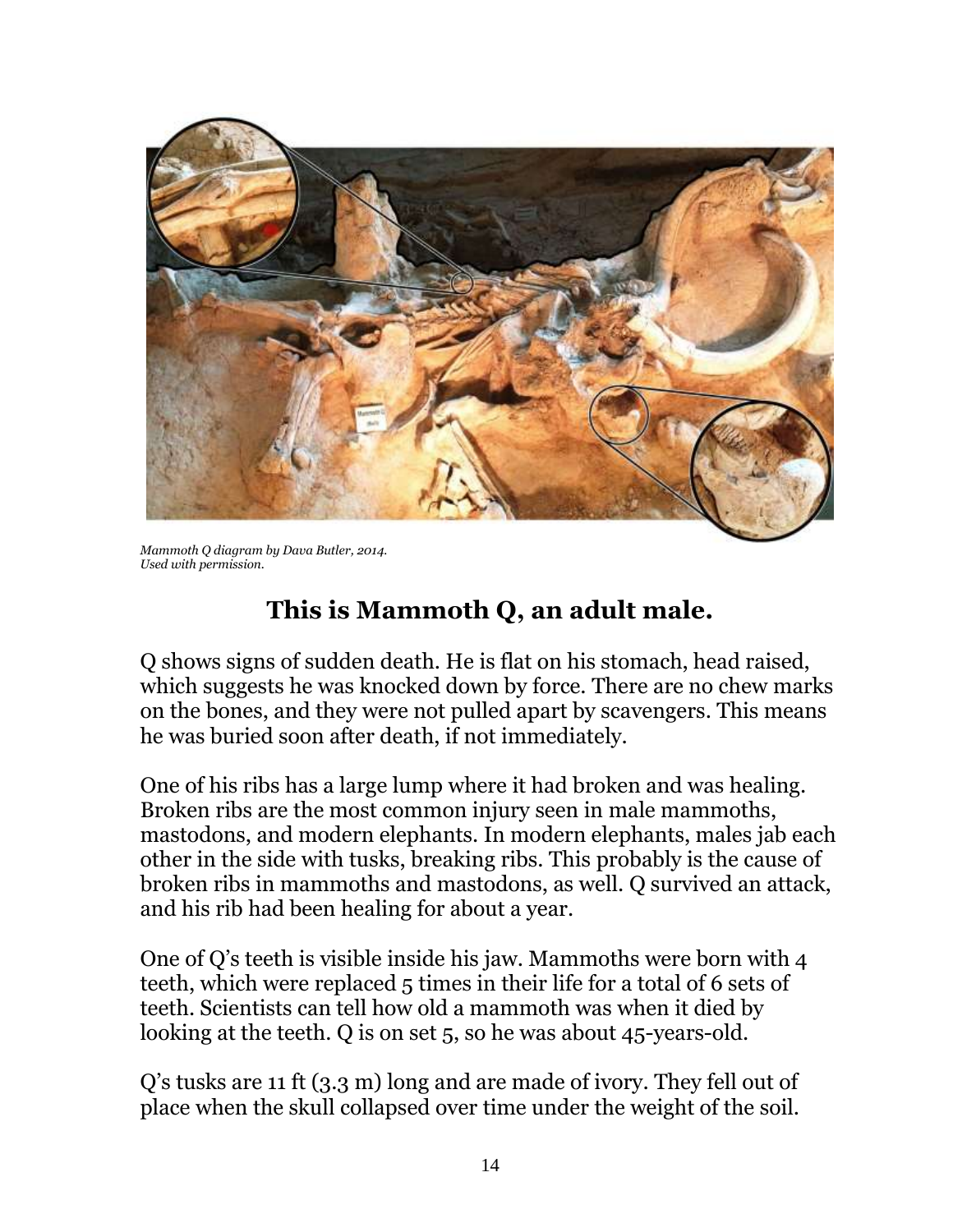

*Upper level diagram by Dava Butler, 2014 Used with permission.*

**The upper level has produced 4 mammoths so far. You can see 3 of them on this side of the walkway.**



*Mammoth R before partial removal. Photo by Nick Cirincione, 1993. Used with permission.*

**Mammoth R** was a young calf. R was found across one of Q's tusks. During the early years of excavation, some researchers thought this was evidence of Q trying to rescue R. More recent research says this is unlikely. Modern male elephants do not stay with herds or protect the young. Part of Mammoth R has been removed so Q's tusk could be examined.

**Mammoth V** is an adult mammoth, but only two front leg bones and a rib (currently in storage) have been found. To identify gender, scientists need the tusks or pelvis. To calculate age, teeth are needed. So far, none of these have been found for Mammoth V.

**Mammoth W is the fourth mammoth in the upper level. Go further along the walkway to see her next. She is on the right side.**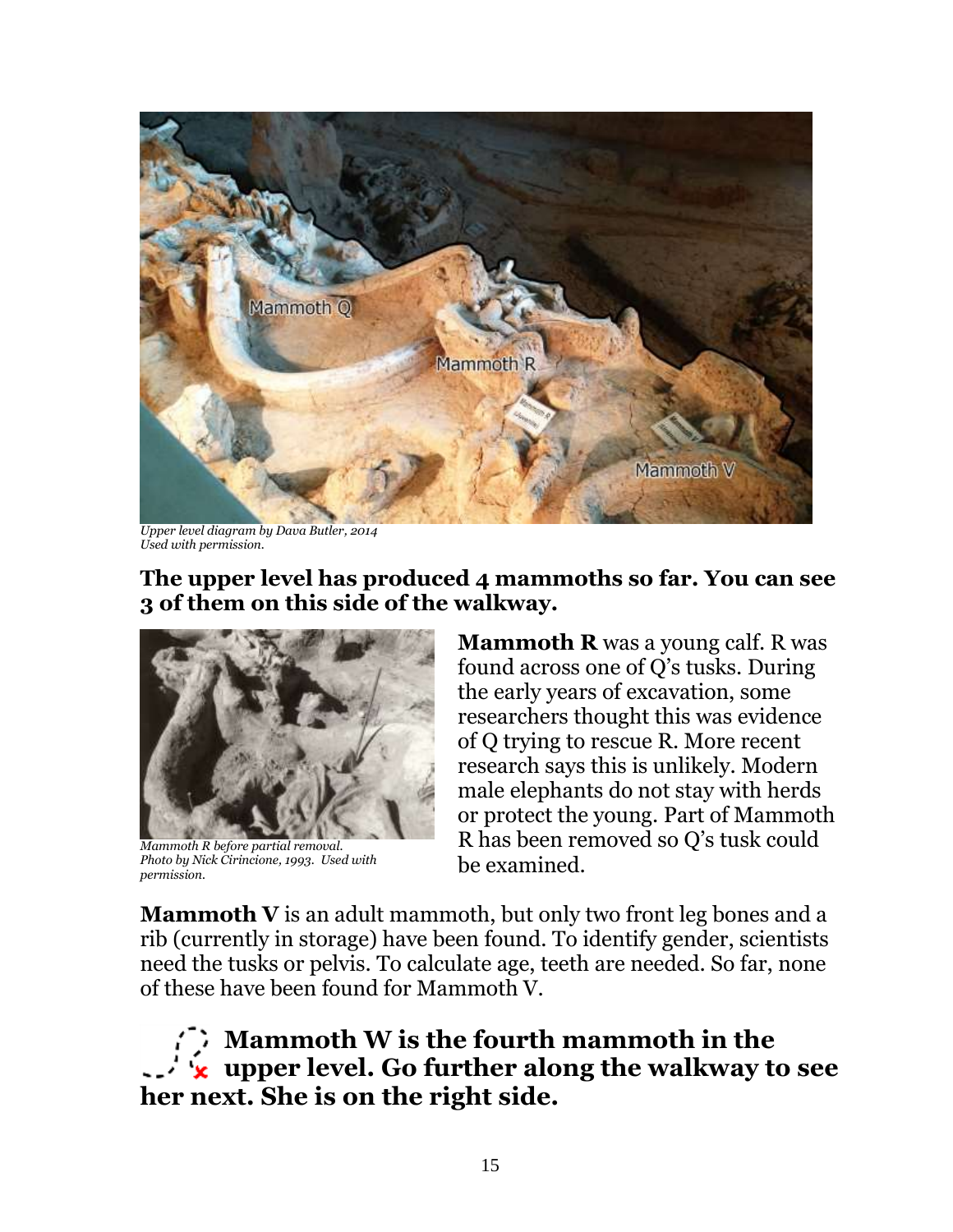

## **DNA left in these fossils. It is not known whether R is W's calf.**

All four of W's teeth are visible. She was on her fourth set, so she was about 25-years-old, a prime age for female elephants to breed. Q was about 45, also in his prime. There is no evidence to prove or disprove W and Q were a mating pair, but their age difference would be normal for a mating pair of modern elephants.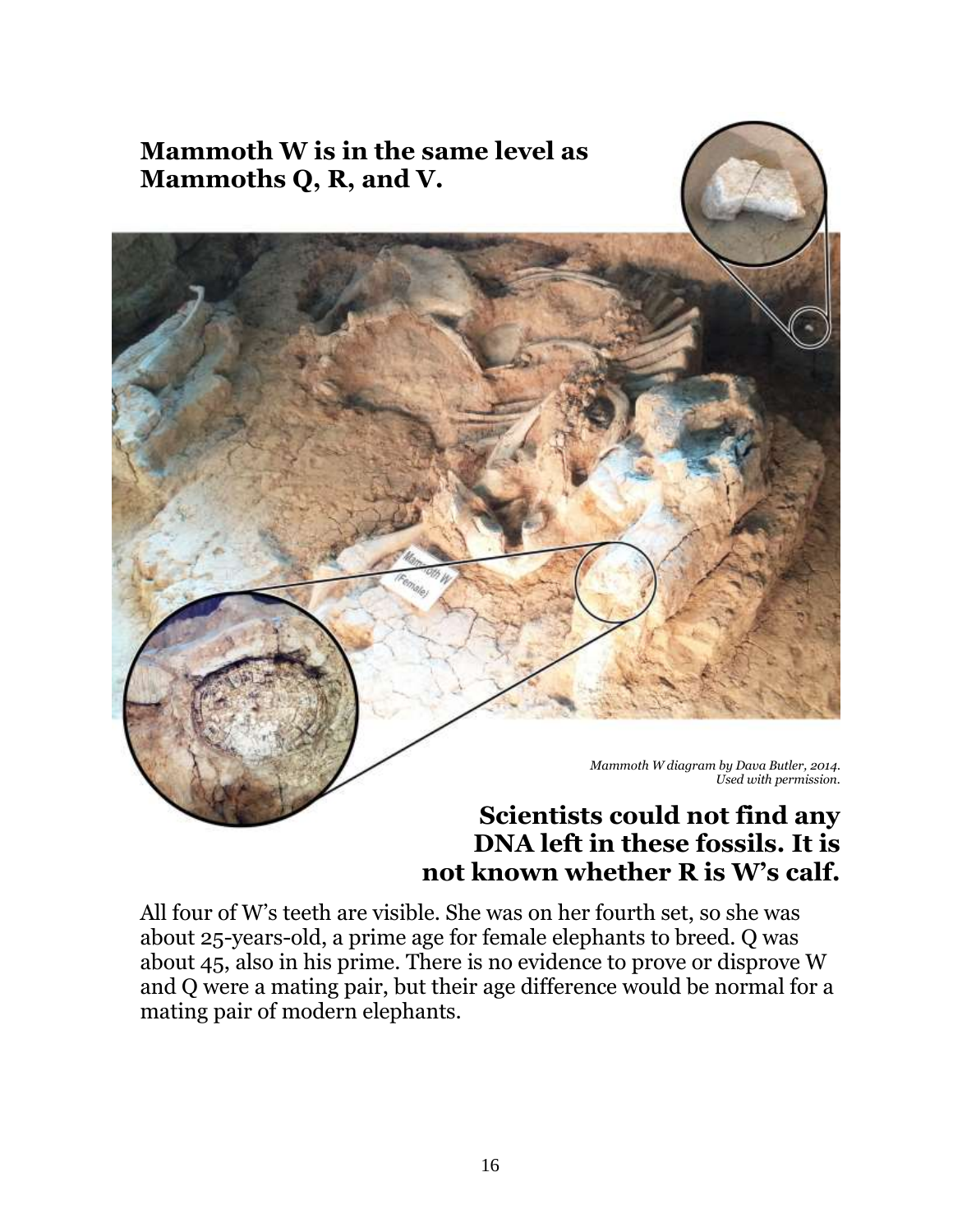

*Mammoth W before the tusk was removed. Photo by Nick Cirincione, 1996. Used with permission.*

#### **One of W's tusks was removed to be examined.**

Tusks grow in rings, and these rings indicate the health of an elephant or mammoth. The more a mammoth ate, the thicker the rings would grow.

#### **A small fossil sits against the wall behind W. This is a piece of a giant tortoise shell.**

This tortoise was related to the modern gopher tortoise, but it weighed up to 750 lbs (340 kg). Many species of tortoises lived at river banks, just like today. Fossils of red eared slider turtles also were found at this site. They have lived in Texas a long time!



*Ice Age riverside painting by Karen Carr. Used with permission.*

**Turn around! On the other side of the walkway, you will see a camel.**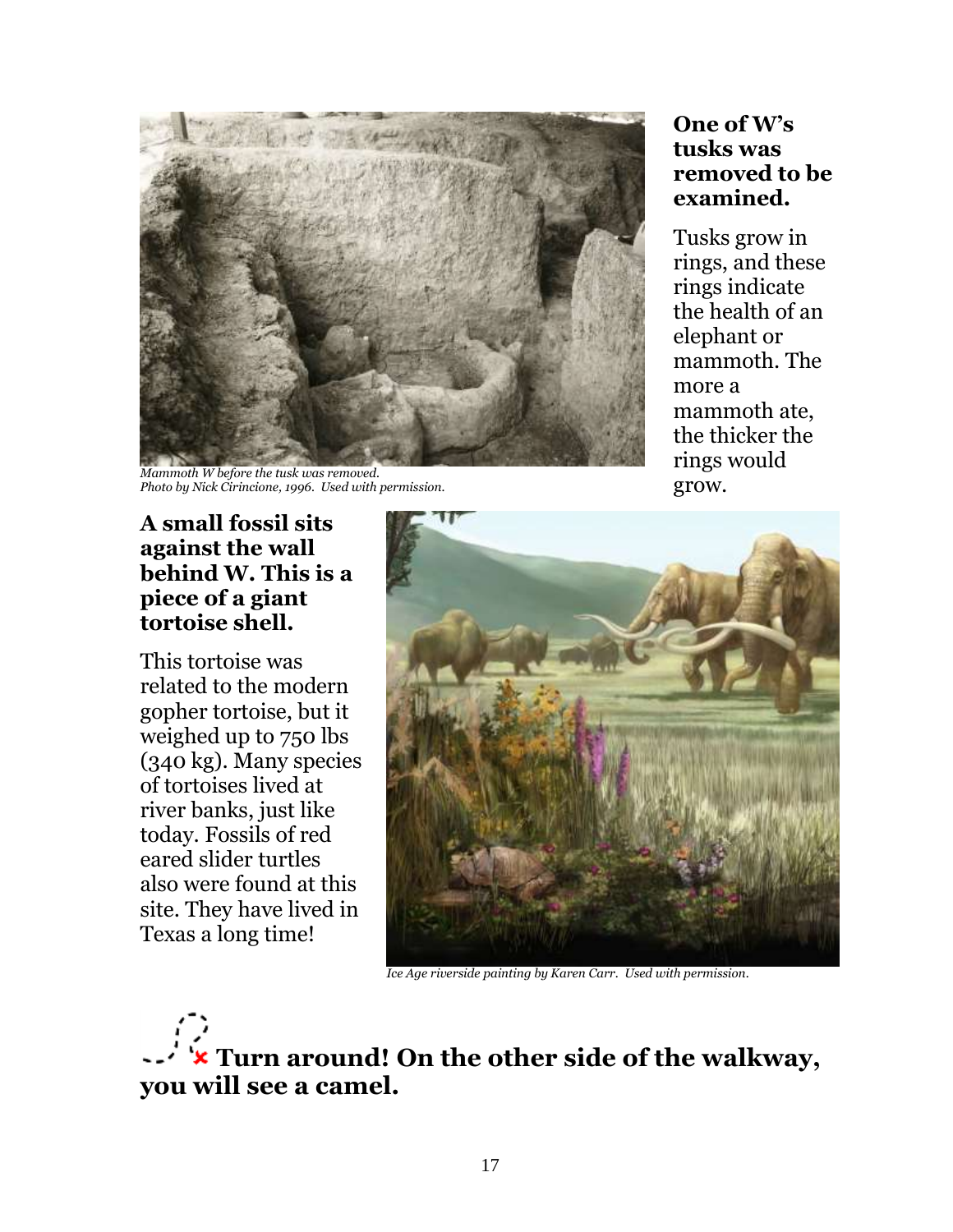**This is a**  *Camelops hesternus***, or a Western camel. She is in the lowest level with the herd of mammoths.**

The head and jaw were found under the platform where you are standing. They were wrapped in plaster and moved out to protect them from damage.



*Photo by Dava Butler, 2014. Used with permission.*

When the Dig Shelter was built, they were brought back, but placed out where they are easier to see.



*Poebrotherium, a camel ancestor. Illustration by Carl Buell. Used with permission.*

The earliest camel ancestors were small—about the size of a house cat and they originated in North America. All modern camels, llamas, alpacas, guanacos, and vicuñas are descended from these tiny animals.

**The Western camel looked more like a llama than a modern camel, except it was about 7 ft (2 m) tall at the shoulder.**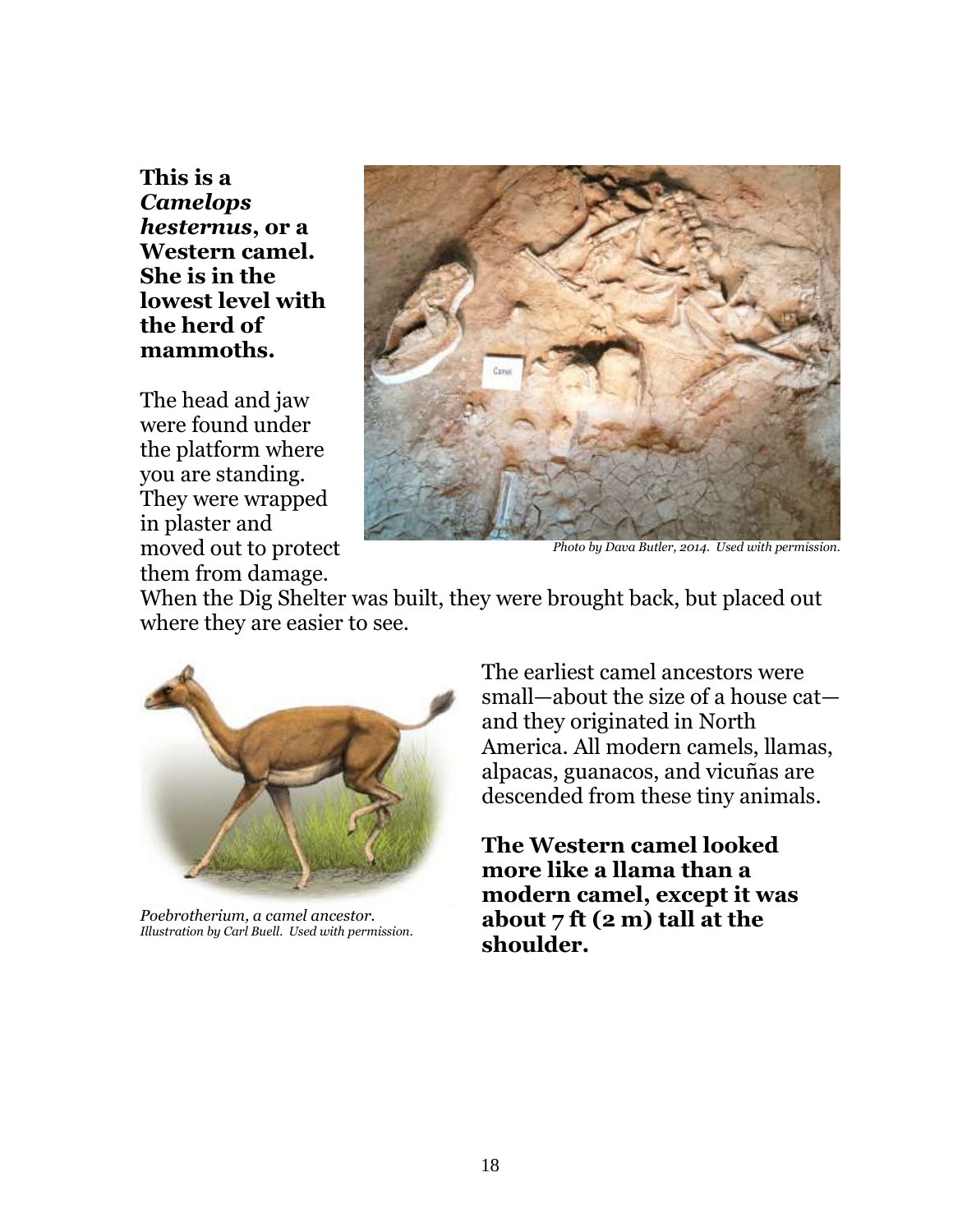

*A close-up view of the lower level. Photo by Dava Butler, 2014. Used with permission.*

Fossils of Western camels often are found with Columbian mammoth fossils, which is why scientists think they traveled together. Predators like saber-tooth cats probably avoided herds of mammoths because of mammoths' size and strength. Following mammoths may have ensured a camel's safety. In exchange, mammoths may have benefitted from a camel's superior eyesight.



In the mural, the nursery herd and the camel are shown together with the flash flood waters approaching.

*Mural painted by Lee Jamison.*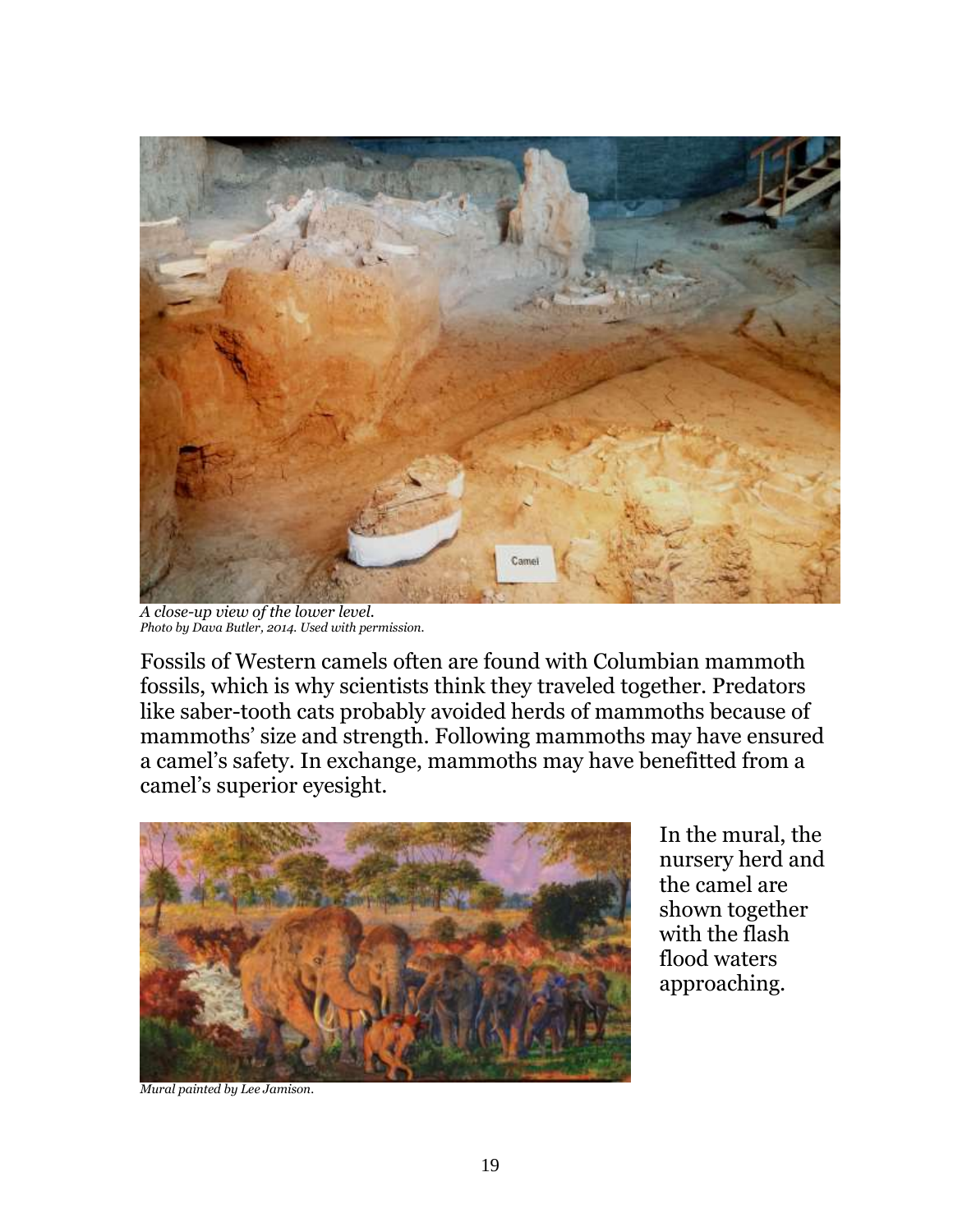**To the right of the camel, you can see the middle level.**



*Middle level diagram by Dava Butler, 2014. Used with permission.*

The event that created the middle level happened after the lowest level's event, which killed the nursery herd, and before the upper level's event, which killed Mammoths Q and W. This level has not yet been tested to find exactly how old it is.



Only a small part of the middle level has been explored. So far, it has produced five ribs from an animal that

*Cat tooth, photographer unknown, 1998. Used with permission.*

has not yet been identified, as well as a tooth from a saber-tooth cat. This cat was a cub between 5- and 10-months-old.

The tooth was removed for security. Fossils of very young animals are rare, because babies have softer bones and teeth than adults. These softer bones and teeth are less likely to fossilize.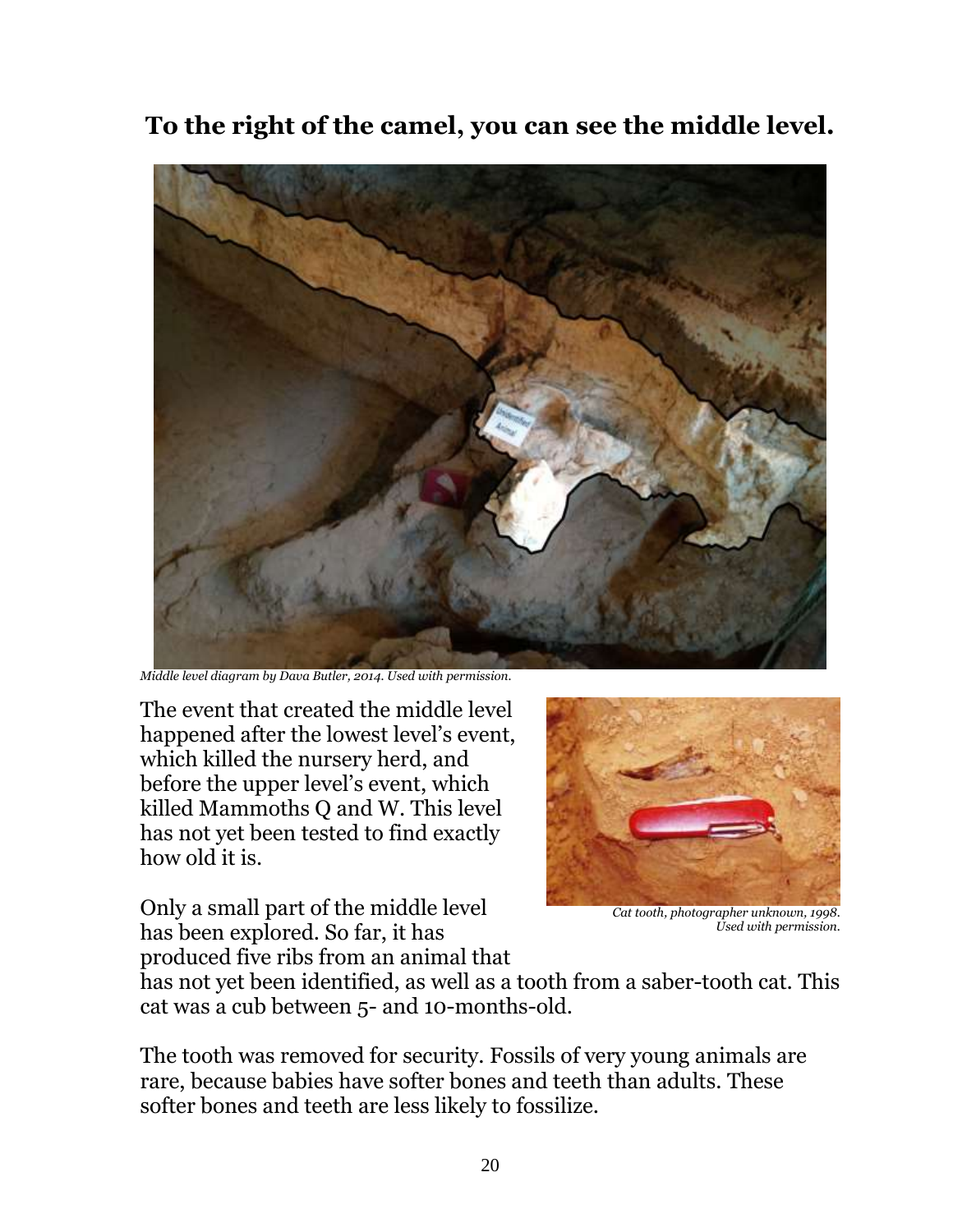**This fossil tooth came from a sabertooth cub, but some mystery remains. Two types of saber-tooth cats lived in Texas during the Ice Age.**



*Photo by Dava Butler, 2012. Used with permission.*



*Smilodon. Illustration by Carl Buell. Used with permission.*

The other cat is the Homotherium, sometimes called the scimitar cat. This cat had shorter fangs, but it also had features like a cheetah—long legs, nonretractable claws, and a wide nose. It probably chased its prey instead of ambushing it.



*Homotherium. Illustration by Carl Buell. Used with permission.*

If the tooth had come from an adult cat, scientists could identify it based on size and shape. For a baby tooth, the root is needed for identification. Unfortunately, this tooth is missing the root.

### **The identity of this cub will not be known unless more bones are found in future exploration.**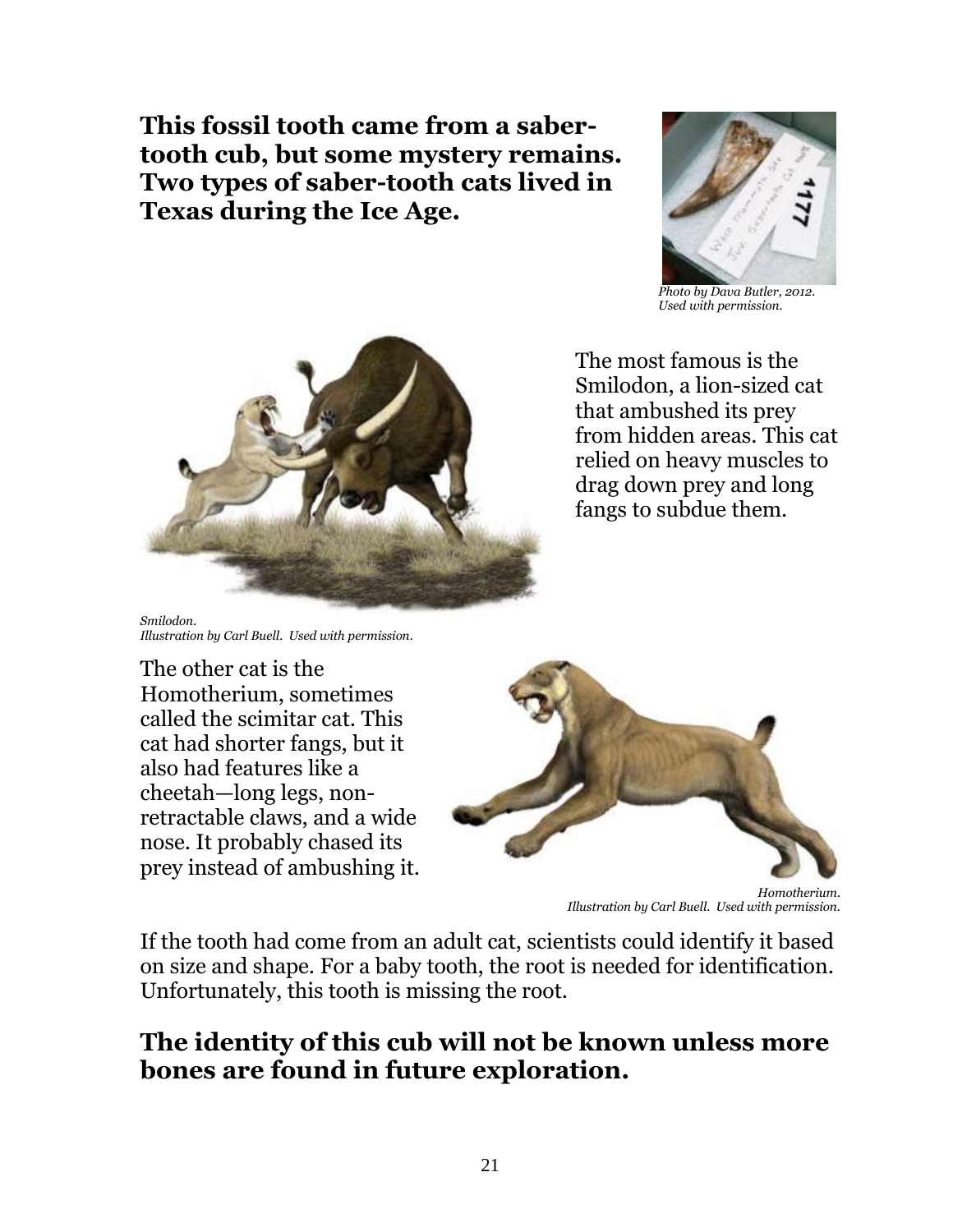## **The Waco Mammoth Site is a community effort.**



*Mammoth Q during excavation. Photo by Nick Cirincione, 1993. Used with permission.*

**NOW**

*Mammoth Q protected by the dig shelter. Photo by Dava Butler, 2014. Used with permission.*

When fossils were found here in 1978, citizens of Waco united with faculty and staff at Baylor University to explore and preserve this amazing discovery.



Future donations will be used for:

- A **laboratory** to preserve and study fossils
- A **museum** to display fossils
- A **classroom** to teach students
- **Park expansion**
- …and much more!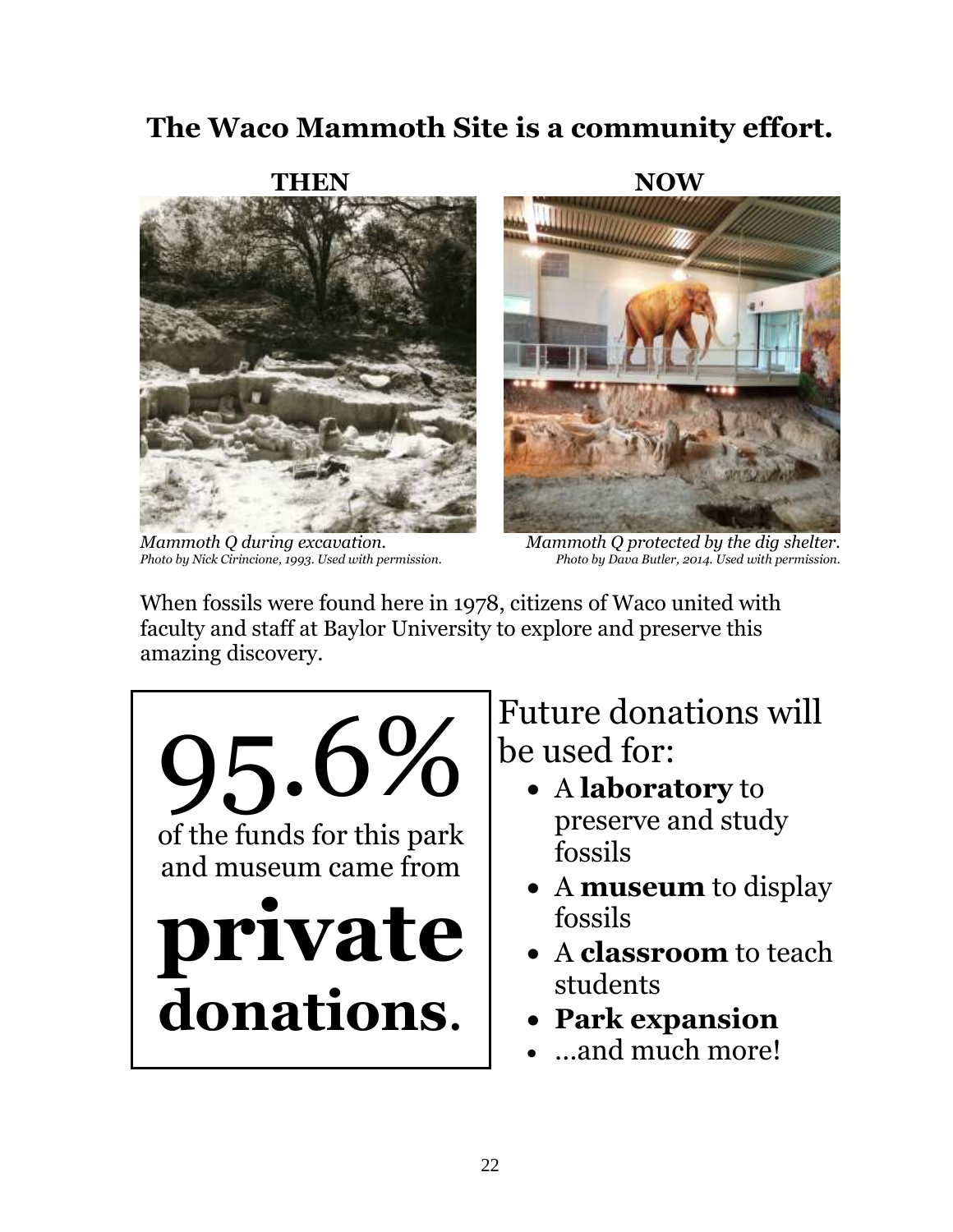

*Ralph Vinson surveys his work. Photo by Nick Cirincione, 1993. Used with permission.*

#### **We have many exhibits near the exit of the museum. These exhibits change periodically. Feel free to touch open displays. Your admission is good for the day—stay as long as you want.**

If you have any questions, our tour guides will be happy to answer them for you.



**After you exit the building, cross the foot bridge and turn left to return to the Welcome Center.**

> Thank you for your visit. Come back soon!